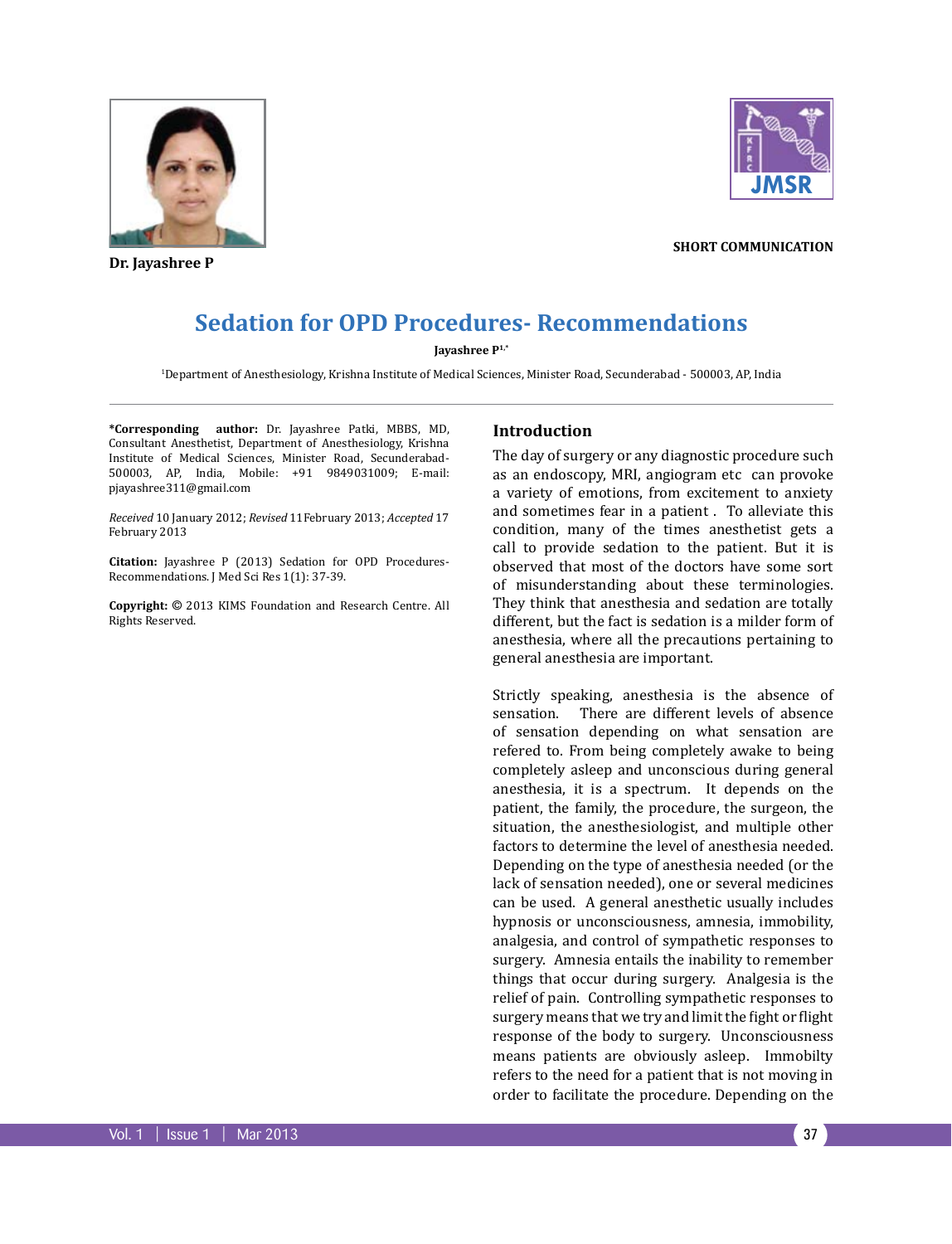procedure, a general anesthetic may require less or more of one of these factors. But the common theme with general anesthesia is that patient will remain sedated during the time the anesthetic is being administered.

# **Definitions**

TheAmerican Society of Anesthesiologists defines the continuum of sedation as follows:

Minimal Sedation - Normal response to verbal stimuli [1]. Cognitive functions & co-ordination may be impaired, but ventilatory and cardio vascular functions are unaffected [2].

Moderate Sedation - Purposeful response to verbal/ tactile stimulation.1 (This is usually referred to as "conscious sedation")

Deep Sedation - Purposeful response to repeated or painful stimulation [1].The ability to independently maintain ventilatory function may be impaired. A patient may require assistance with maintaining a patent airway and spontaneous ventilation may be inadequate. Cardiovascular function is usually maintained.

General Anesthesia - Unarousable even with painful stimulus [1]. The ability to independently maintain ventilatoryfunctionis often impaired. Patients often require assistance in maintaining a patent airway, and positivepressure ventilation may be required because of depressed spontaneous ventilation or druginduced depression of neuromuscular function. Cardiovascular function may be impaired.

Procedural Sedation [2] - The term "procedural sedation" is also frequently usedin the USA and increasingly in the UK. Procedural sedation has been definedas "the technique of administering sedatives or dissociative agents with orwithout analgesics to induce a state that allows the patient to tolerateunpleasant procedures while maintaining cardio-respiratory function.Procedural sedation and analgesia is intended to result in a depressed levelof consciousness, but one that allows the patient to maintain airway controlindependently and continuously. Specifically, the drugs, doses, andtechniques used are not likely to produce a loss of protective airway reflexes". Procedural sedation is not defined by nor does it describe the depth ofanaesthesia. Instead it is defined by its ability to allow the patient to toleratean unpleasant procedure.

In the United Kingdom, deep sedation is considered to be a part of the spectrum of general anesthesia, as opposed to conscious sedation.

## **Practical guidelines**

Following guidelines should be followed before administrating sedation as any time this may get converted to general anesthesia, negligence of which leads to fatal complications.

On the day of surgery, patient should be asked to arrive early for many reasons. Some of these reasons are to complete lab work, to review paperwork, and to update medical history. Arrangements may need to made for post operative care.

Pre-procedural Fasting Recommendations [3]

Patient counseling should be done and Informed consent to be taken after explaining all risks, benefits and options.

During and immediately after sedation, patients should never be left alone.

A monitoring assistant shall be present to continuously assess patient well-being and facilitate patient safety and comfort. Medications shall be administered only under the direction of an anaesthesiologist. Blood pressure, heart rate, respiratory rate, and oxygen saturation should be monitored continuously. Supplement aloxygen should be considered for an oxygen saturation of less than 96% at any time during the procedure.

All the Emergency medicines and Emergency Resuscitative Equipment should be available [4].

IV access should be maintained preferably for 4 hours after the procedure.

The patient should not be left alone during the recovery period, and vital signs should be monitored immediately post-procedure and frequently until stable and adequate function is restored.